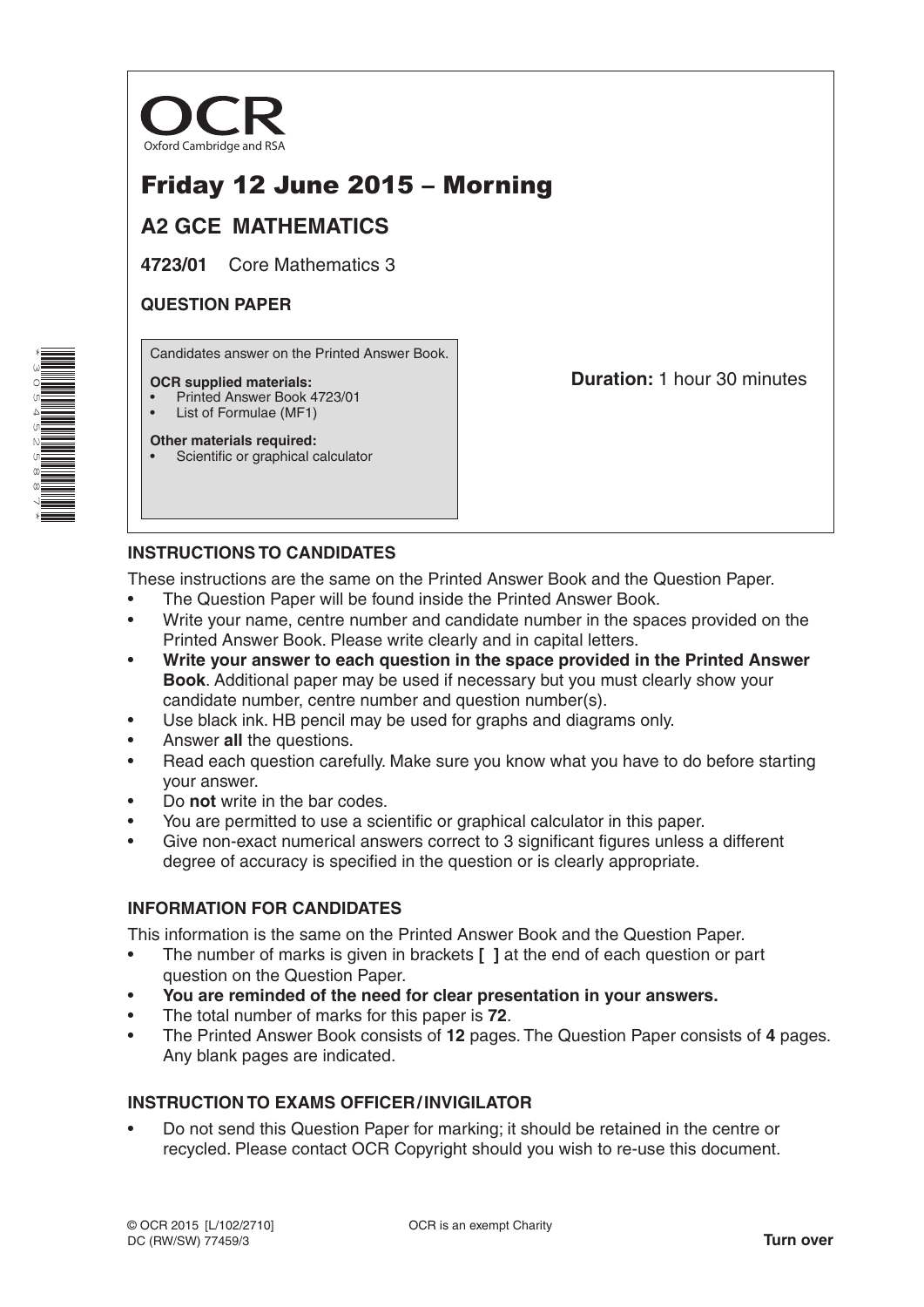- **1** Find the equation of the tangent to the curve  $y = \frac{5x}{3x}$  $=\frac{5x+4}{3x-8}$  at the point  $(2, -7)$ . **[5]**
- **2** It is given that  $\theta$  is the acute angle such that  $\cot \theta = 4$ . Without using a calculator, find the exact value of

$$
(i) \quad \tan(\theta + 45^{\circ}), \tag{3}
$$

- $(iii)$  cosec  $\theta$ . [2]
- **3**  The volume, *V* cubic metres, of water in a reservoir is given by

 $V = 3(2 + \sqrt{h})^6 - 192$ .

where *h* metres is the depth of the water. Water is flowing into the reservoir at a constant rate of 150 cubic metres per hour. Find the rate at which the depth of water is increasing at the instant when the depth is 1.4 metres. **[5]**

**4** It is given that  $|x+3a| = 5a$ , where *a* is a positive constant. Find, in terms of *a*, the possible values of

$$
|x+7a|-|x-7a|.\tag{6}
$$

**5**



The diagram shows the curve  $y = e^{3x} - 6e^{2x} + 32$ .

- **(i)**  Find the exact *x*-coordinate of the minimum point and verify that the *y*-coordinate of the minimum point is 0. **[4]**
- **(ii)** Find the exact area of the region (shaded in the diagram) enclosed by the curve and the axes. [4]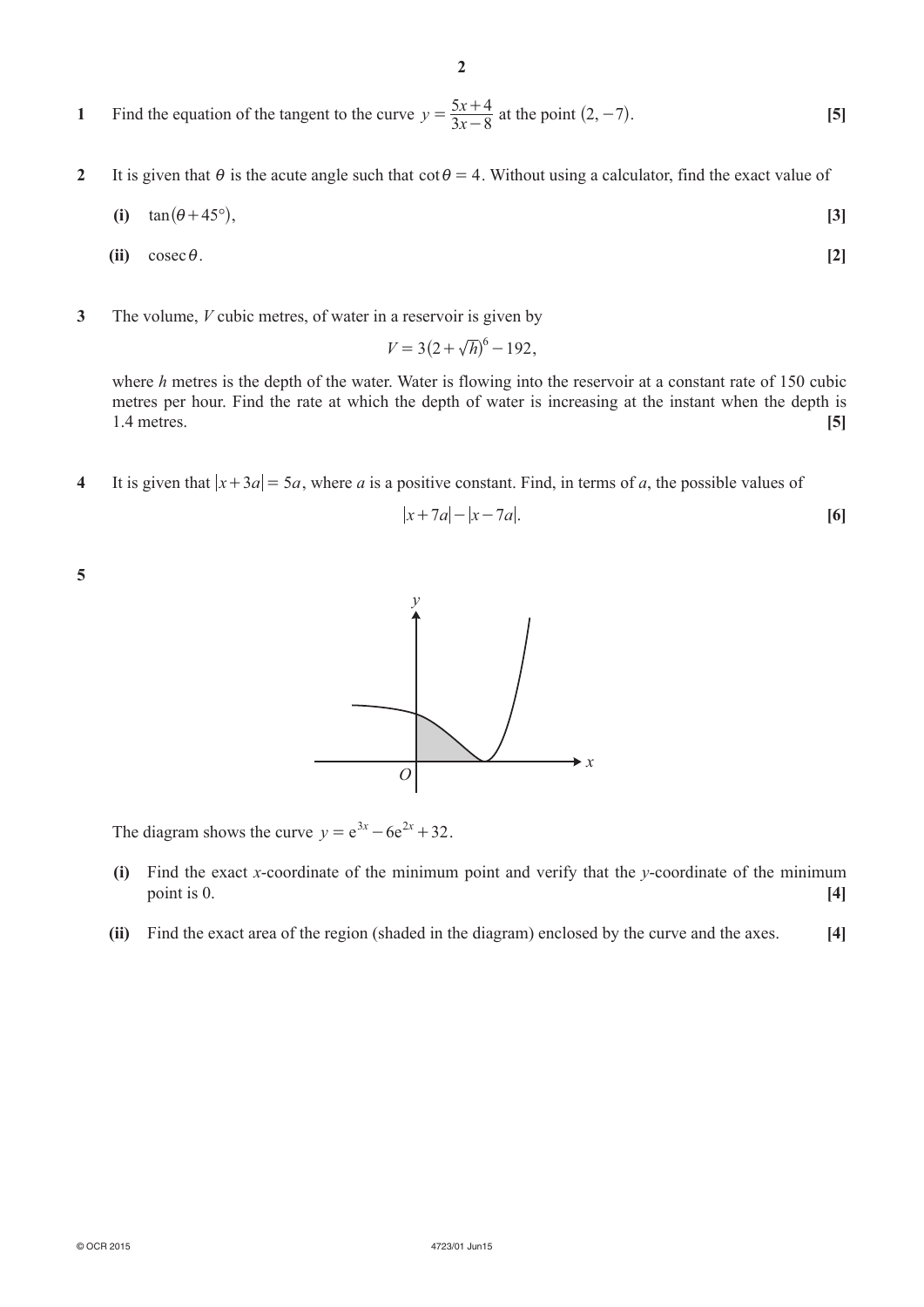

The diagram shows the curve  $y = 8 \sin^{-1} (x - \frac{3}{2})$ . The end-points *A* and *B* of the curve have coordinates  $(a, -4\pi)$  and  $(b, 4\pi)$  respectively.

- **(i)** State the values of *a* and *b*.  $[2]$
- (ii) It is required to find the root of the equation  $8 \sin^{-1}(x \frac{3}{2}) = x$  $2^{-1}\left(x-\frac{3}{2}\right)=x$ .
	- **(a)** Show by calculation that the root lies between 1.7 and 1.8. **[3]**
	- **(b)** In order to find the root, the iterative formula

$$
x_{n+1} = p + \sin(qx_n),
$$

with a suitable starting value, is to be used. Determine the values of the constants  $p$  and  $q$  and hence find the root correct to 4 significant figures. Show the result of each step of the iteration process. **[5]**

7 (i) Find the exact value of 
$$
\int_{1}^{9} (7x+1)^{\frac{1}{3}} dx
$$
. [4]

- **(ii)** Use Simpson's rule with two strips to show that an approximate value of  $\int_1^2 (7x+1)^{\frac{1}{3}} dx$  $\int_{0}^{9} (7x+1)^{\frac{1}{3}} dx$  can be expressed in the form  $m + n \sqrt[3]{36}$ , where the values of the constants *m* and *n* are to be stated. **[3]** 
	- **(iii)** Use the results from parts **(i)** and **(ii)** to find an approximate value of  $\sqrt[3]{36}$ , giving your answer in the form  $\frac{p}{q}$  $\frac{p}{q}$  where *p* and *q* are integers. **[2]**

#### **Question 8 begins on page 4.**